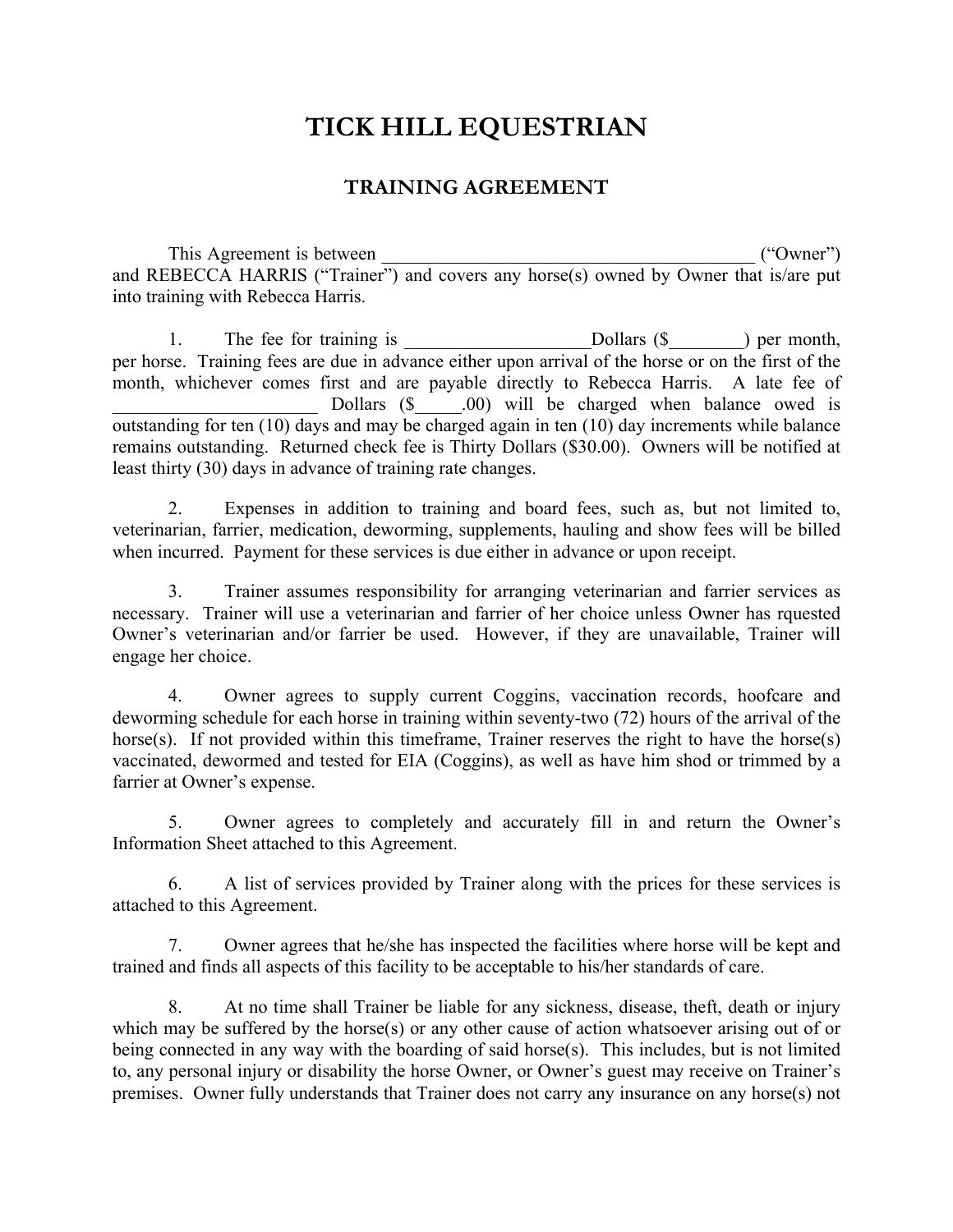owned by Trainer. Trainer thoroughly recommends that Owner provide insurance, in the minimal form of Mortality, on all horses placed into training.

9. Owner agrees to sign and submit the Release of Liability given to him/her with this Agreement. Owner also agrees to have all guests to Trainer's premises sign and submit the Release of Liability. Blank forms are available in the tack room.

10. Owner agrees to hold Trainer harmless from any and all claims arising from damage or injuries caused by said horse(s) to anyone, and defend Trainer from any such claims. Owner agrees to disclose any and all hazardous or dangerous propensities of horse(s) boarded with Trainer. Trainer reserves the right to notify Owner within seven (7) days of the horse's arrival if horse, in Trainer's opinion, is dangerous, untrainable, unhealthy, handicapped or otherwise unfit for training. Upon such notification, Owner shall remove said horse within seven (7) days and pay all expenses incurred for the time the horse was with Trainer.

11. Owner agrees to place horse into training in increments of thirty (30) day periods and agrees to pay for training thirty (30) days at a time, in advance. Owner also agrees that payment for thirty (30) days of training is evidence of Owner's intent to keep horse in the training for this period of time and that should Owner remove the horse from Trainer's custody and/or training program prior to the expiration of paid training, a refund of unused training will not be issued to owner. In this case, Trainer may, but is not required to, accept another horse of Owner's in its place and transfer the remaining days of paid training to a new horse.

12. Trainer agrees to attempt to contact Owner should Trainer determine veterinary treatment is needed for horse(s), but if Trainer is unable to contact owner, Trainer is then authorized to secure emergency veterinary and/or farrier care required for the health and wellbeing of horse(s). All costs of such care shall be paid by Owner.

13. Owner agrees to notify Trainer of any and all changes of address, emergency telephone numbers, itineraries or other information reasonably necessary to contact Owner in the event of an emergency.

14. If horse is sold while in training or under the guidance of Trainer, a commission of ten percent (10%) of the gross sales price of horse is due Trainer. If Owner enlists Trainer's assistance in the sale of horse(s) that is/are in training or under the guidance of Trainer, Owner may opt to pay the standard ten percent (10%) commission, or he/she may state the bottom dollar he/she will accept for the horse and pay Trainer any money in addition to this amount received in the sale of the horse. If Owner cosigns horse to an auction or catalog sale while in training or under guidance of Trainer, Owner agrees to pay Trainer five percent (5%) of the gross sales price of horse. Trainer may bill Owner, in addition to regular training fees, for the production of a sale video as well as any other miscellaneous services provided (such as, but not limited to, bathing, clipping and banding) if Owner intends to sell horse(s) without paying a commission to Trainer.

15. If Owner chooses to store his/her tack or other property at Trainer's premises, he/she accepts full responsibility for such property and agrees to hold Trainer, her agents and employees harmless for loss, damage and/or theft of such property. Owner also acknowledges that by leaving his/her tack or other property in community areas such as the main tack room or